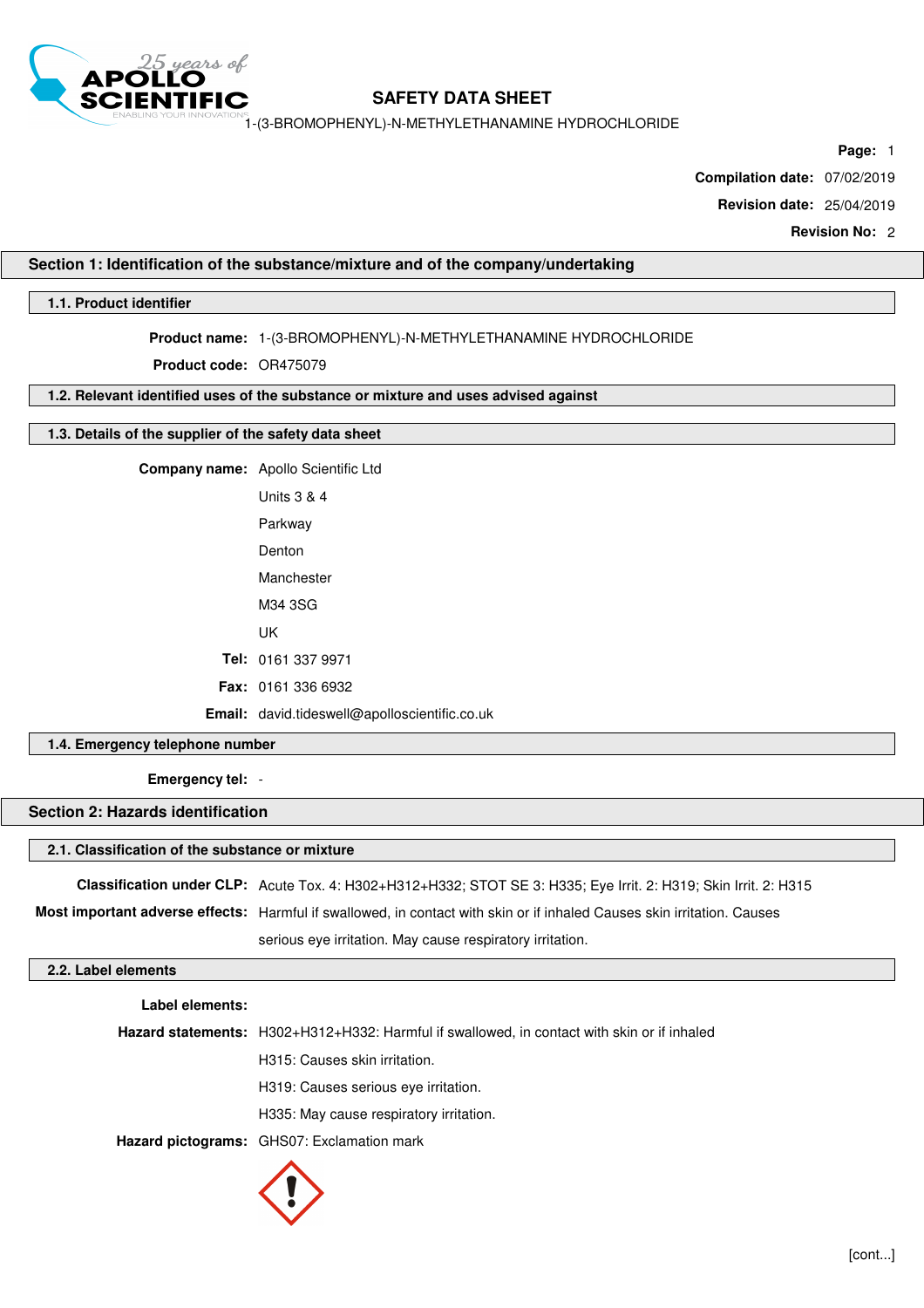#### 1-(3-BROMOPHENYL)-N-METHYLETHANAMINE HYDROCHLORIDE

**Signal words:** Warning **Precautionary statements:** P280: Wear protective gloves/protective clothing/eye protection/face protection. P301+P312: IF SWALLOWED: Call a POISON CENTER if you feel unwell. P304+P340: IF INHALED: Remove person to fresh air and keep comfortable for breathing.

# **2.3. Other hazards**

**PBT:** This product is not identified as a PBT/vPvB substance.

### **Section 3: Composition/information on ingredients**

#### **3.1. Substances**

**Chemical identity:** 1-(3-BROMOPHENYL)-N-METHYLETHANAMINE HYDROCHLORIDE

# **Section 4: First aid measures**

### **4.1. Description of first aid measures**

**Skin contact:** Wash immediately with plenty of soap and water.

**Eye contact:** Bathe the eye with running water for 15 minutes.

**Ingestion:** Do not induce vomiting. Wash out mouth with water. If conscious, give half a litre of water to drink immediately. Transfer to hospital as soon as possible.

**Inhalation:** Remove casualty from exposure ensuring one's own safety whilst doing so. Consult a doctor.

### **4.2. Most important symptoms and effects, both acute and delayed**

**Skin contact:** There may be irritation and redness at the site of contact.

**Eye contact:** There may be irritation and redness. The eyes may water profusely.

**Ingestion:** There may be soreness and redness of the mouth and throat. Nausea and stomach pain may occur. There may be vomiting.

**Inhalation:** There may be irritation of the throat with a feeling of tightness in the chest.

#### **4.3. Indication of any immediate medical attention and special treatment needed**

### **Section 5: Fire-fighting measures**

### **5.1. Extinguishing media**

**Extinguishing media:** Carbon dioxide, dry chemical powder, foam. Suitable extinguishing media for the

surrounding fire should be used.

### **5.2. Special hazards arising from the substance or mixture**

**Exposure hazards:** In combustion emits toxic fumes of carbon dioxide / carbon monoxide. Nitrogen oxides

(NOx). Hydrogen bromide (HBr). Hydrogen chloride (HCl).

# **5.3. Advice for fire-fighters**

**Advice for fire-fighters:** Wear self-contained breathing apparatus. Wear protective clothing to prevent contact with skin and eyes. Keep cylinders cool with water spray.

**Page:** 2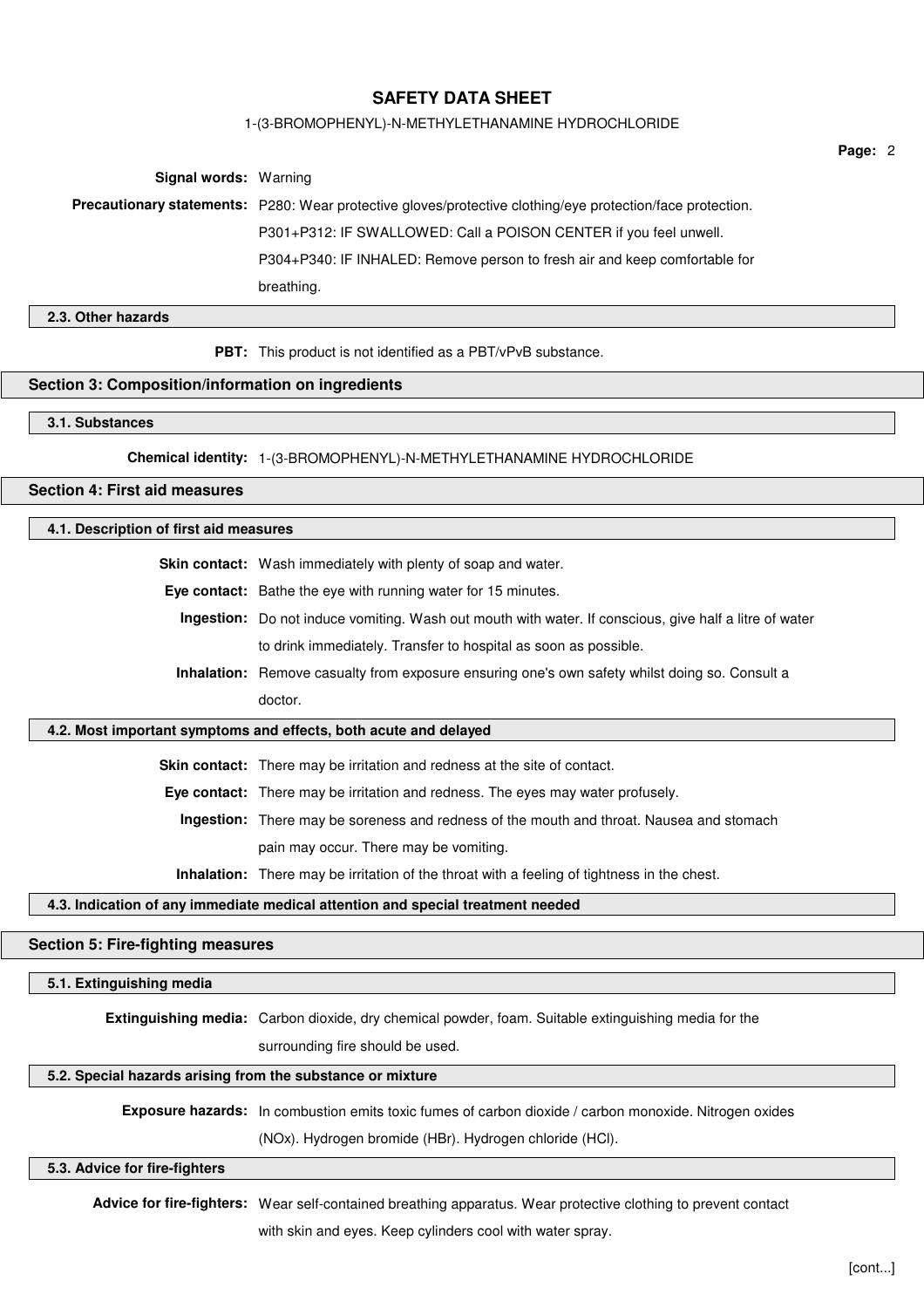#### 1-(3-BROMOPHENYL)-N-METHYLETHANAMINE HYDROCHLORIDE

**Page:** 3

# **Section 6: Accidental release measures**

#### **6.1. Personal precautions, protective equipment and emergency procedures**

**Personal precautions:** Refer to section 8 of SDS for personal protection details. If outside do not approach from downwind. If outside keep bystanders upwind and away from danger point. Mark out the contaminated area with signs and prevent access to unauthorised personnel.

#### **6.2. Environmental precautions**

**Environmental precautions:** Do not discharge into drains or rivers.

# **6.3. Methods and material for containment and cleaning up**

**Clean-up procedures:** Transfer to a closable, labelled salvage container for disposal by an appropriate

method. Avoid all incompatible materials in clean-up procedure - see section 10 of SDS.

# **6.4. Reference to other sections**

# **Section 7: Handling and storage**

### **7.1. Precautions for safe handling**

**Handling requirements:** Avoid direct contact with the substance. Ensure there is sufficient ventilation of the area. Do not handle in a confined space. Avoid the formation or spread of dust in the air. Only use in fume hood.

#### **7.2. Conditions for safe storage, including any incompatibilities**

**Storage conditions:** Store in a cool, well ventilated area. Keep container tightly closed. Light Sensitive. Product is hygroscopic. Take precautions to avoid contact with atmospheric moisture. Store under Argon. Recommended storage temp 2-8 °C. **Suitable packaging:** Must only be kept in original packaging.

**7.3. Specific end use(s)**

#### **Section 8: Exposure controls/personal protection**

**8.1. Control parameters**

**Workplace exposure limits:** No data available.

### **DNEL/PNEC Values**

**DNEL / PNEC** No data available.

#### **8.2. Exposure controls**

|                                            | Engineering measures: Ensure there is sufficient ventilation of the area.                                      |  |
|--------------------------------------------|----------------------------------------------------------------------------------------------------------------|--|
|                                            | Respiratory protection: Self-contained breathing apparatus must be available in case of emergency. Respiratory |  |
|                                            | protective device with particle filter.                                                                        |  |
| <b>Hand protection:</b> Protective gloves. |                                                                                                                |  |
|                                            | <b>Eye protection:</b> Safety glasses. Ensure eye bath is to hand.                                             |  |
|                                            | <b>Skin protection:</b> Protective clothing.                                                                   |  |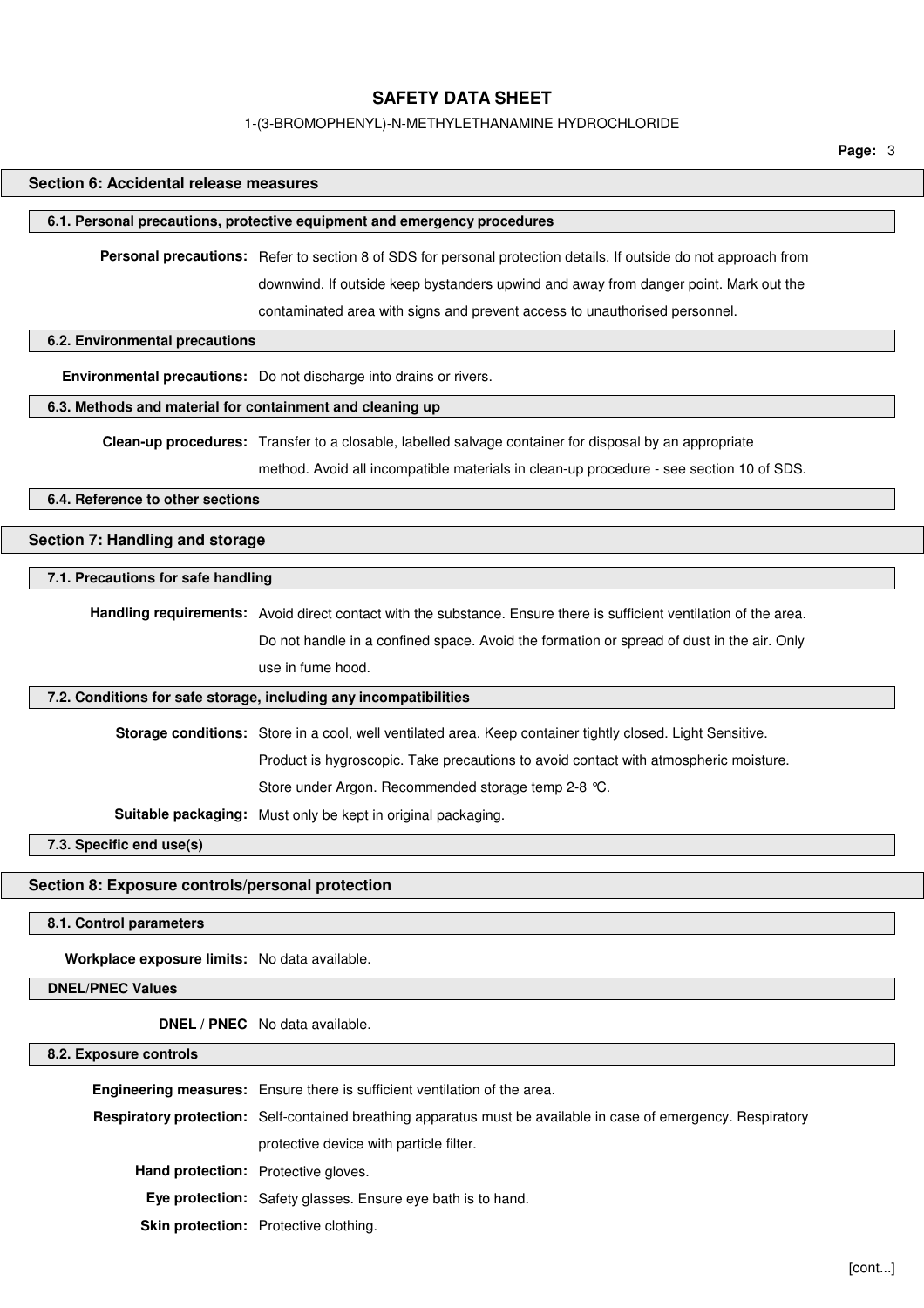#### 1-(3-BROMOPHENYL)-N-METHYLETHANAMINE HYDROCHLORIDE

**Page:** 4

#### **Section 9: Physical and chemical properties**

| 9.1. Information on basic physical and chemical properties |                                             |                                                   |                                  |  |
|------------------------------------------------------------|---------------------------------------------|---------------------------------------------------|----------------------------------|--|
| <b>State: Solid</b>                                        |                                             |                                                   |                                  |  |
| Evaporation rate: No data available.                       |                                             |                                                   |                                  |  |
|                                                            | <b>Oxidising:</b> No data available.        |                                                   |                                  |  |
| <b>Solubility in water:</b> No data available.             |                                             |                                                   |                                  |  |
|                                                            | Viscosity: No data available.               |                                                   |                                  |  |
| <b>Boiling point/range °C:</b> No data available.          |                                             | <b>Melting point/range °C:</b> No data available. |                                  |  |
| <b>Flammability limits %: lower:</b> No data available.    |                                             |                                                   | <b>upper:</b> No data available. |  |
|                                                            | <b>Flash point °C:</b> No data available.   | Part.coeff. n-octanol/water: No data available.   |                                  |  |
| <b>Autoflammability °C:</b> No data available.             |                                             | Vapour pressure: No data available.               |                                  |  |
|                                                            | <b>Relative density:</b> No data available. |                                                   | <b>pH:</b> No data available.    |  |
|                                                            | <b>VOC g/l:</b> No data available.          |                                                   |                                  |  |

**9.2. Other information**

**Other information:** No data available.

### **Section 10: Stability and reactivity**

**10.1. Reactivity**

**Reactivity:** Stable under recommended transport or storage conditions.

**10.2. Chemical stability**

**Chemical stability:** Stable under normal conditions.

# **10.3. Possibility of hazardous reactions**

**Hazardous reactions:** Hazardous reactions will not occur under normal transport or storage conditions.

**10.4. Conditions to avoid**

**Conditions to avoid:** Heat. Light. Moist air. Humidity.

**10.5. Incompatible materials**

**Materials to avoid:** Strong oxidising agents. Strong acids.

**10.6. Hazardous decomposition products**

**Haz. decomp. products:** In combustion emits toxic fumes of carbon dioxide / carbon monoxide. Nitrogen oxides

(NOx). Hydrogen bromide gas (HBr). Hydrogen chloride (HCl).

### **Section 11: Toxicological information**

**11.1. Information on toxicological effects**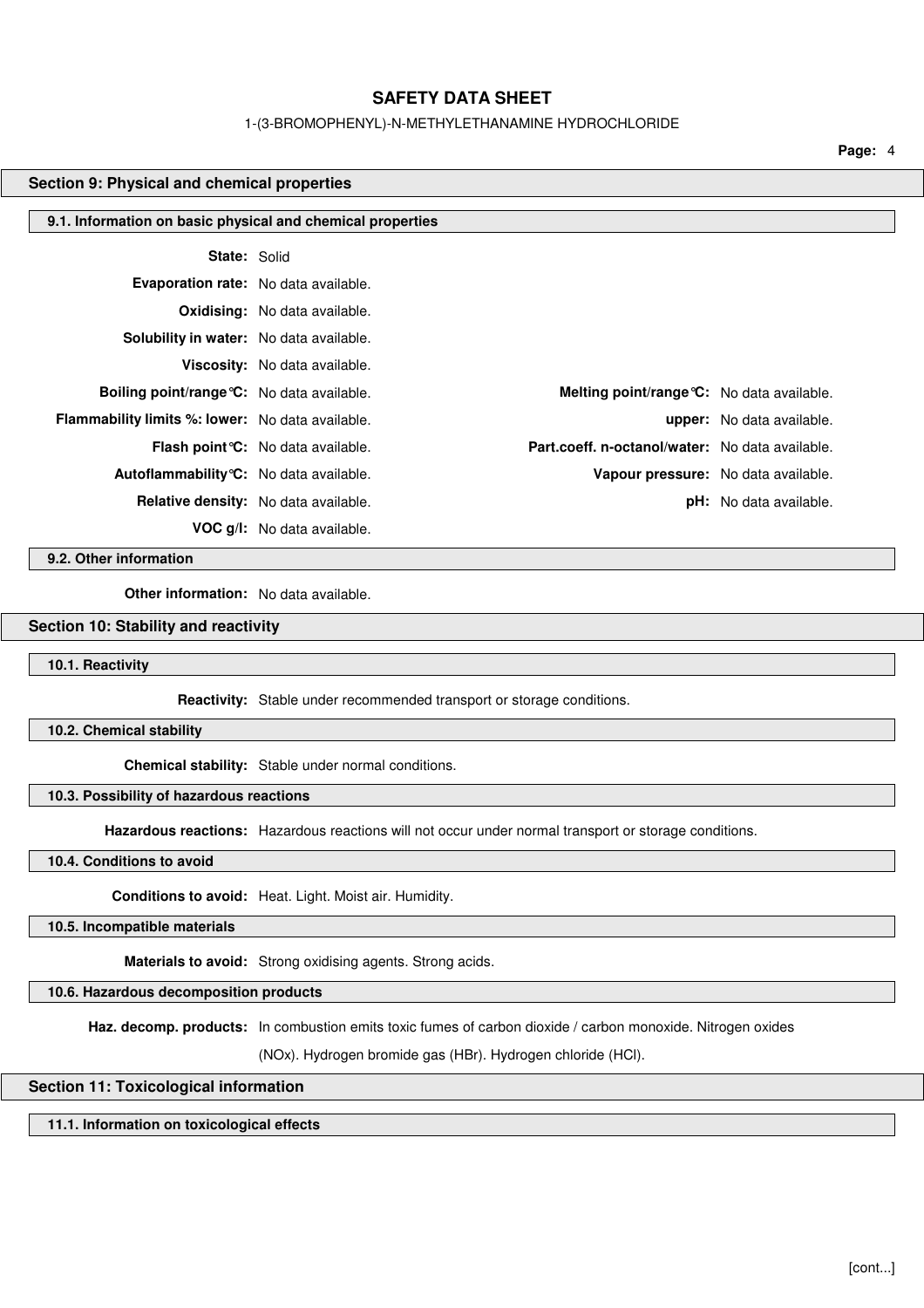# 1-(3-BROMOPHENYL)-N-METHYLETHANAMINE HYDROCHLORIDE

**Page:** 5

### **Relevant hazards for product:**

| Hazard                        | Route       | Basis                 |
|-------------------------------|-------------|-----------------------|
| Acute toxicity (ac. tox. 4)   | INH DRM ING | Hazardous: calculated |
| Skin corrosion/irritation     | <b>DRM</b>  | Hazardous: calculated |
| Serious eye damage/irritation | OPT         | Hazardous: calculated |
| STOT-single exposure          | <b>INH</b>  | Hazardous: calculated |

### **Symptoms / routes of exposure**

**Skin contact:** There may be irritation and redness at the site of contact.

**Eye contact:** There may be irritation and redness. The eyes may water profusely.

**Ingestion:** There may be soreness and redness of the mouth and throat. Nausea and stomach pain may occur. There may be vomiting.

**Inhalation:** There may be irritation of the throat with a feeling of tightness in the chest.

# **Section 12: Ecological information**

**12.1. Toxicity**

**Ecotoxicity values:** No data available.

**12.2. Persistence and degradability**

**Persistence and degradability:** No data available.

**12.3. Bioaccumulative potential**

**Bioaccumulative potential:** No data available.

**12.4. Mobility in soil**

**Mobility:** No data available.

# **12.5. Results of PBT and vPvB assessment**

**PBT identification:** This product is not identified as a PBT/vPvB substance.

**12.6. Other adverse effects**

**Other adverse effects:** No data available.

### **Section 13: Disposal considerations**

# **13.1. Waste treatment methods Disposal operations:** Transfer to a suitable container and arrange for collection by specialised disposal company. MATERIAL SHOULD BE DISPOSED OF IN ACCORDANCE WITH LOCAL, STATE AND FEDERAL REGULATIONS **Disposal of packaging:** Dispose of as special waste in compliance with local and national regulations Observe all federal, state and local environmental regulations. **NB:** The user's attention is drawn to the possible existence of regional or national regulations regarding disposal.